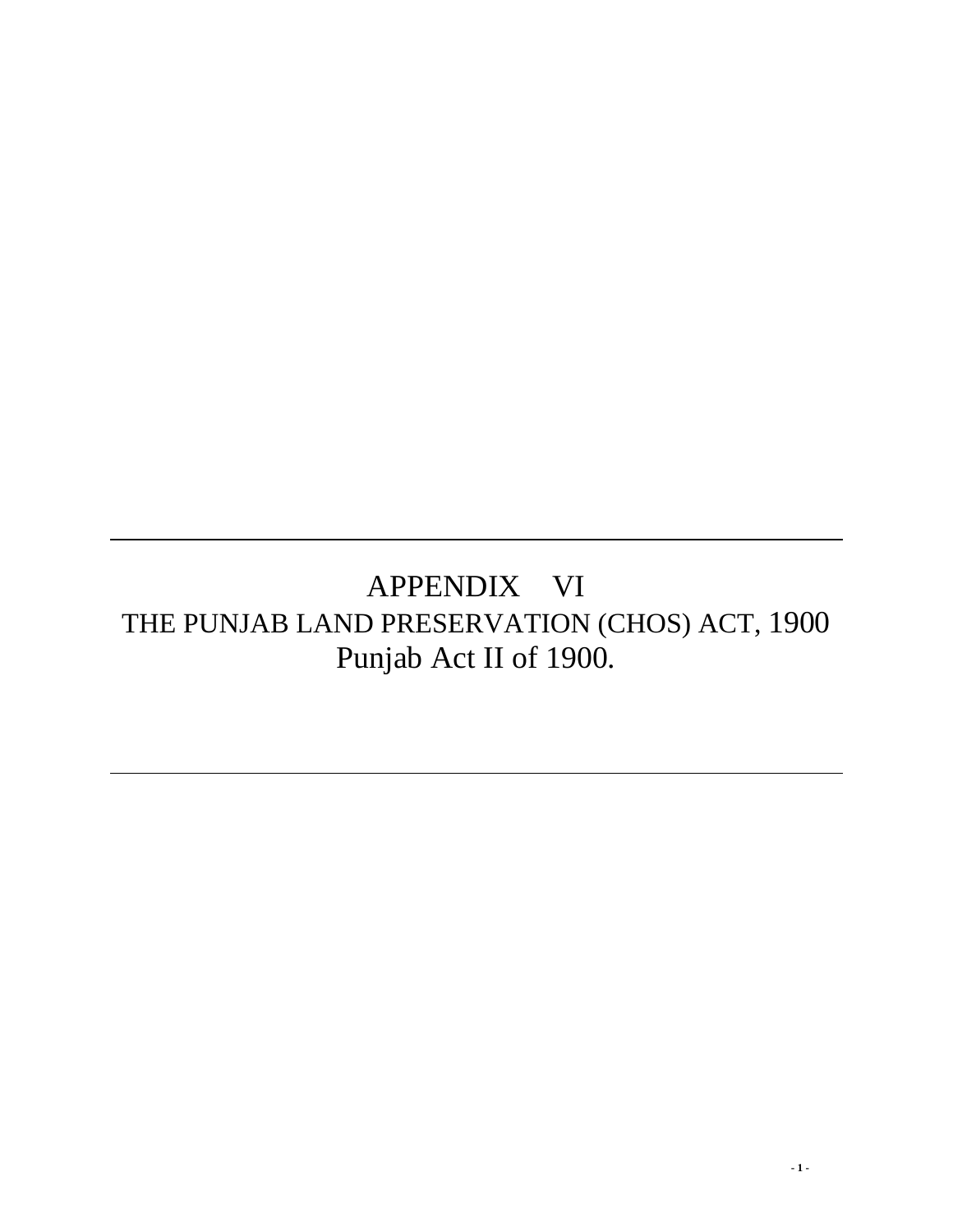# **TABLE OF CONTENTS**

# **PRELIMINARY**

#### SECTIONS.

1. Short title and commencement

## **GENERAL DEFINITIONS.**

2. Definitions.

## **NOTIFICATION AND REGULATION OF AREAS.**

- 3. Notification of areas.
- 4. Power to regulate, restrict or prohibit, by general or special order, within notified areas, certain matters.
- 5. Power, in certain cases. to regulate, restrict or prohibit, by special order, within notified areas, certain further matters.
- 5-A. Power to require execution of works and taking of measures.
- 6. Necessity for regulation, restriction or prohibition to be recited in the order under sections 4, 5 or 5A. Publication of order.
- 7. Proclamation of regulations, restrictions and prohibitions and admission of claims for compensation for rights which are restricted or prohibited.
- 7-A. Power to fix time within which work to be executed, etc.

## **CONTROL OVER THE BEDS OF CHos.**

- 8. Action when Local Government considers it desirable to take measures to regulate the beds of chos. Vesting of such beds in the Government.
- 9. Effect of notification to suspend or extinguish private rights in the area notified under section 8.
- 10. Power of Deputy Commissioner to delimit the bed and to decide what constitutes such bed. Power to take possession of bed when vested in the Government.
- 11. Bar of Compensation for acts done. under sections 8, 9 or 10.
- 12. Repealed.

## **POWER TO** *ENTER* **UPON AND DELIMIT NOTIFIED AREAS AND BEDs.**

13. Power to enter upon, survey and demarcate local areas notified under section 3 or

section 8.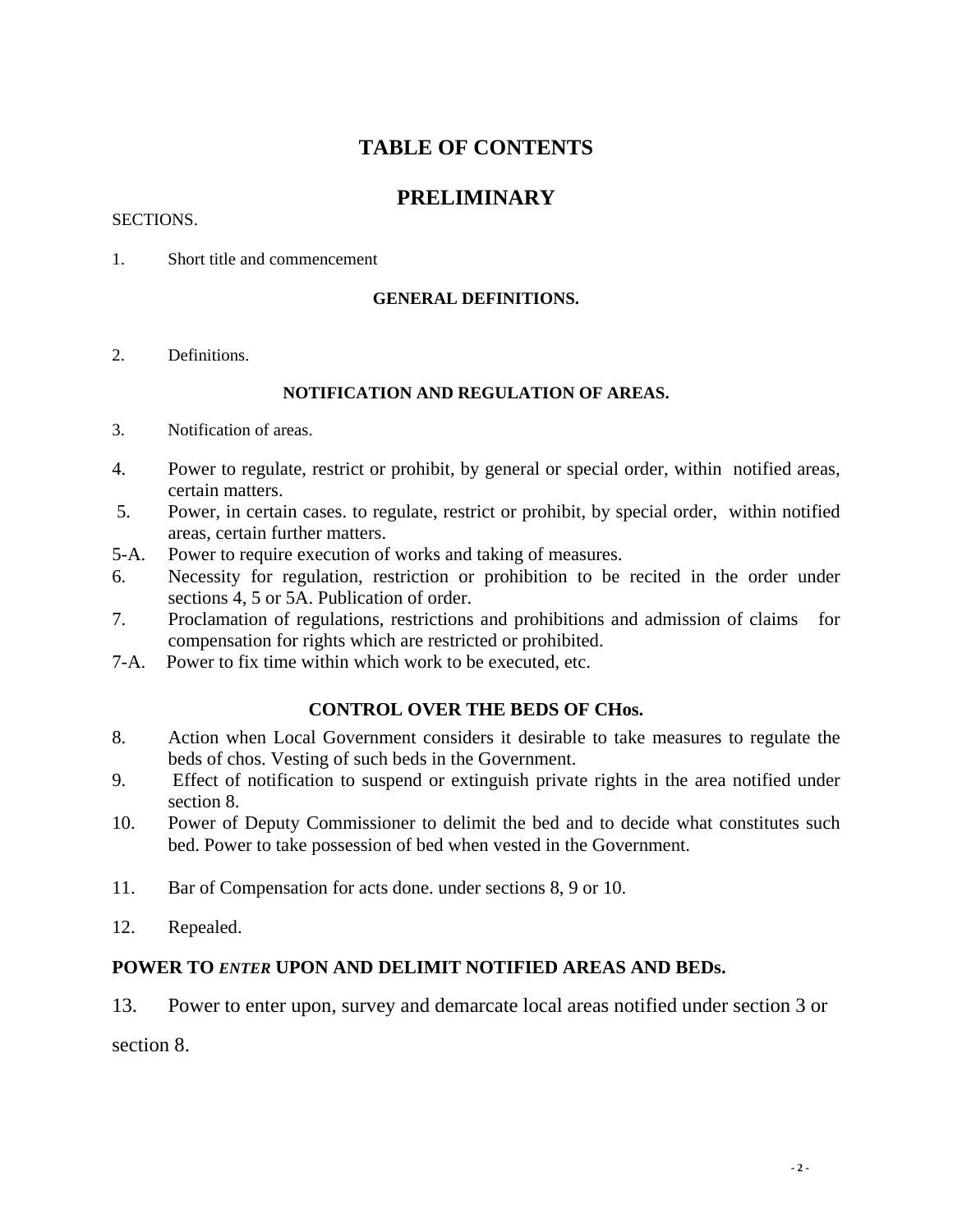## **INQUIRY INTO CLAIMS AND A WARD OF COMPENSATION.**

- 14. Inquiries into claims and awards thereupon.
- 15. Method of awarding compensation and effect of such award. PROCEDE, RECORDS, AND APPEAL
- 16. Record-of-rights in respect of notified areas.
- 17. Mode of proclaiming notifications and of serving notices, orders and processes, issued under the Act.
- 18. Appeal, review and revision.

## PENALTIES. BAR OF SUITS AND RULES

- 19. Penalty- for offences.
- 20. Application of provisions of Act VII of 1878.
- 21. Bar of suits.
- 22 Power to make rules.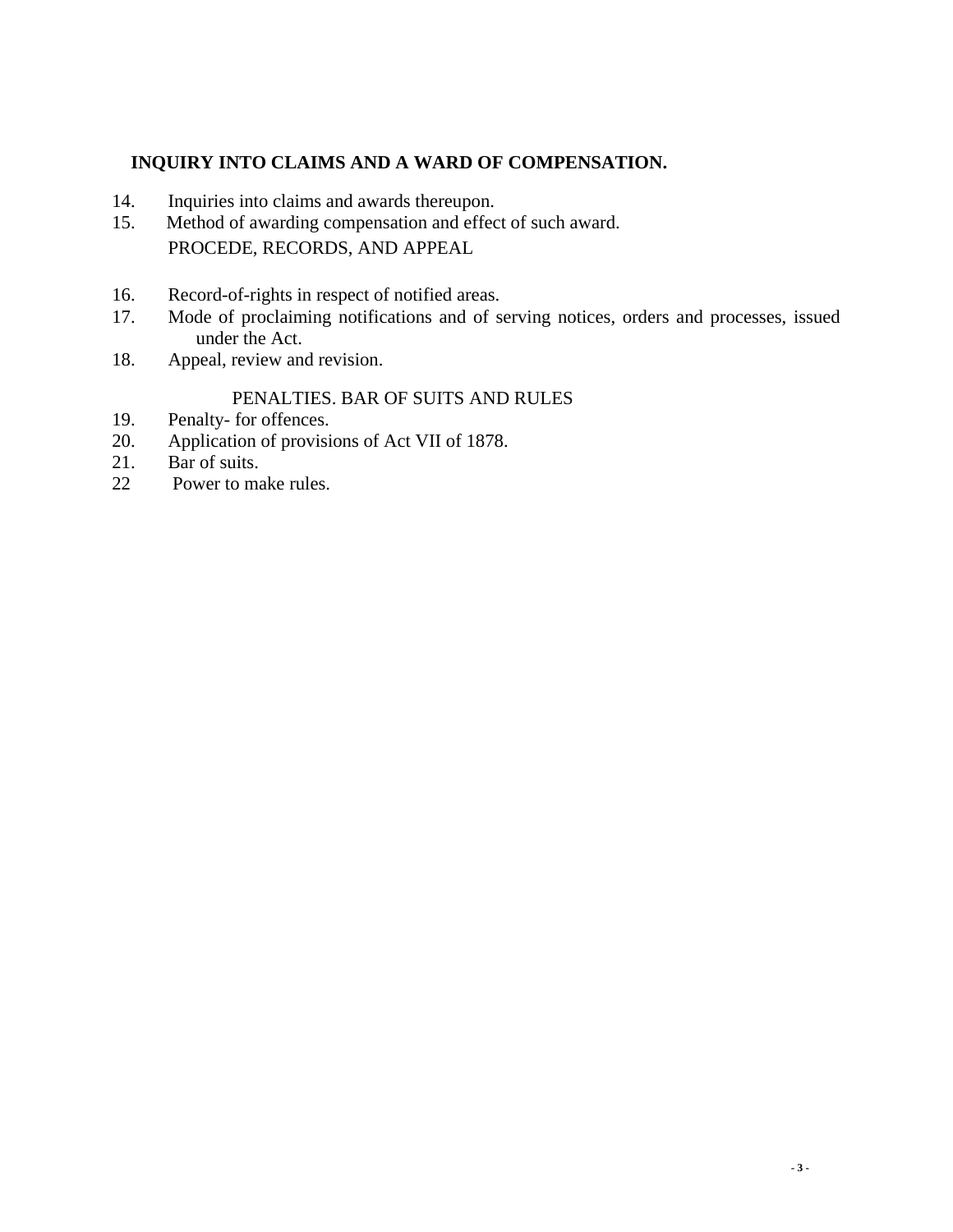## **PUNJAB LAND PRESERVATION (CHOS) ACT) 1900**

| $\mathbf{1}$ | $\overline{2}$ | 3                                                         |                                                                                               |
|--------------|----------------|-----------------------------------------------------------|-----------------------------------------------------------------------------------------------|
| Year         | No.            | Short title                                               | Whether repealed or otherwise affected<br>by legislation                                      |
| 1900         | $\mathbf{I}$   | Punjab<br>The<br>Land<br>Preservation (Chos) Act,<br>1900 | Amended, Punjab Act IV of 1905<br>Amended, Punjab Act VIII of 1926.                           |
|              |                |                                                           | Amended,<br>Government<br>India<br>of<br>(Adaptation of Indian Laws) Order,<br>1937.          |
|              |                |                                                           | Amended, Punjab Act XI of 1942.                                                               |
|              |                |                                                           | Amended, Punjab Act IV of 1944                                                                |
|              |                |                                                           | Amended by the Indian Independence<br>(Adaptation of Bengal and Punjab<br>Acts) orders, 1945. |
|              |                |                                                           | Amended, by Punjab Act VII of 1950.                                                           |
|              |                |                                                           | Amended by the Adaptation of Laws<br>Order, 1950.                                             |
|              |                |                                                           | Amended by the Adaptation of Laws<br>(Third Amendment) Order, 1951.                           |
|              |                |                                                           | Amended by Punjab Act I of 1951                                                               |

# **PUNJAB ACT II OF 1900**

## **PUNJAB LAND PRESERVATION ACT, 1900.**

## **PUNJAB ACT II OF 1900**

An Act to provide for the better preservation and protection of certain portions of the territories of the Punjab.

It is hereby enacted as follows:-

## **PRELIMINARY**

1. (1) This Act may be called the Punjab Land reservation Act, 1900. Short title and commencement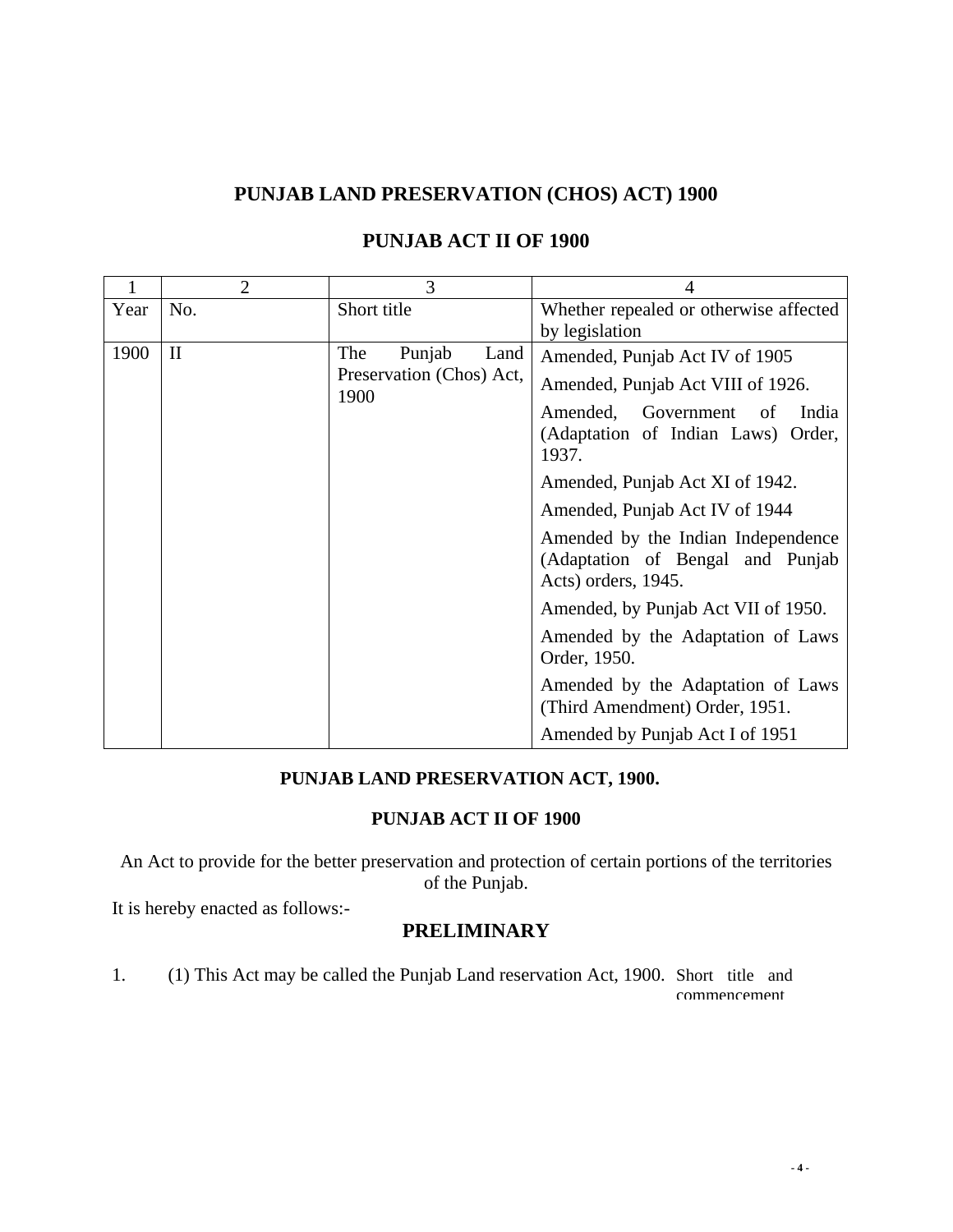It shall extend to the whole of the State of Punjab.

(2) It shall come into force at once.

#### Definitions

- 2. In this Act unless a different intention appears from the subject or context:-
- (a) the expression "land" means land within any area preserved and protected or otherwise deal with in manner in this Act provided, and includes benefits to arise out of land, and things attached to the earth or permanently fastened to anything attached to the earth;
- (b) the expression "Cho" means a stream or torrent flowing through or from the Siwalik mountain range with in Punjab;
- (c) the expression "tree", "timber", "forest produce" and "cattle", respectively, shall have the meanings severally assigned thereto in section 2 of the Indian Forest Act, 1927;
- (d) the expression "person interested" includes all persons claiming any interest in compensation to be made on account of any measures taken under this Act;
- (e) the expression "Deputy Commissioner" includes any officer or officers at any time specially appointed by the State Government to perform the functions of a Deputy Commissioner under this Act;
- (f) -------- the expression "right-holder" includes-
	- (i) persons not being tenants or mortgagees having rights to or in land; and
	- (ii) persons having rights of collection of forest produce or of grazing or pasture; and
	- (g) the expression "erosion" includes the removal or displacement of earth, soil, stones or other material by the action of wind or water.

## **NOTIFICATION AND REGULATION OF AREAS**

#### Notification areas

3. Whenever it appears to the State Government that it is desirable to provide for the conservation of subsoil water or the prevention of erosion in any area subject to erosion or likely to become liable to erosion, such Government may – by notification make a direction accordingly.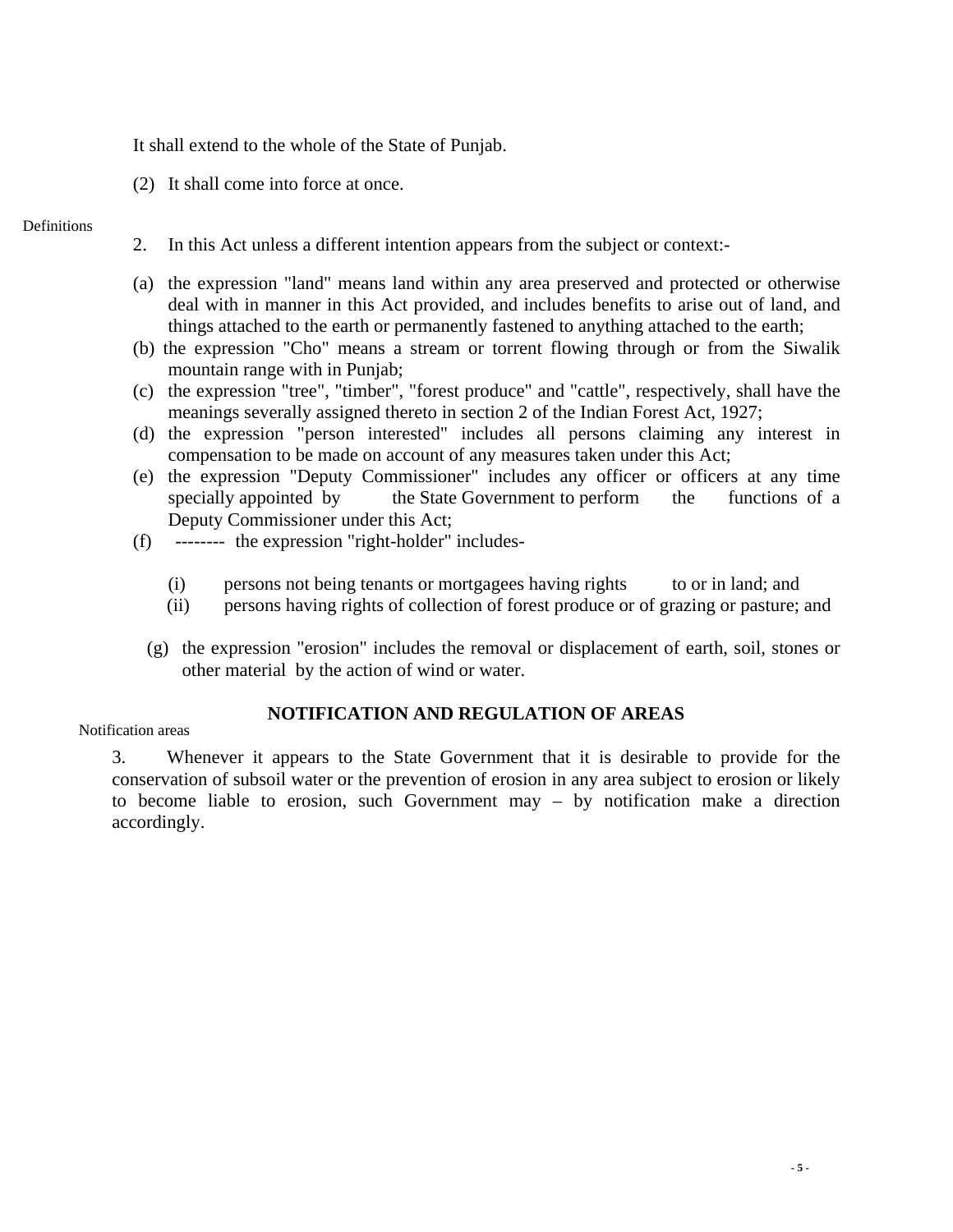Power to regulate, restrict or prohibit, by general or special order, within notified

areas, certain matters.

4. In respect of areas notified under section 3 generally or 'the whole or any part of any such area the State Government may be general or special order, temporarily regulate, restrict or prohibit-

- *(a)* the clearing or breaking up or cultivating of land not ordinarily under cultivation prior to the publication of the notification under section 3;
- *(b)* the quarrying of stone or the burning of lime at places where such stone or line had not ordinarily been so-quarried or burnt prior to the publication of the notification under section  $3;$
- (c)the cutting or trees or timber, or the collection or removal or subjection to any manufacturing process, otherwise than as described in clause (b) of this subsection of any forest-produce other than grass, save for bona fide domestic or agricultural purposes of right-holder in such area;
- (d)the setting on fire of trees, timber or forest produce;
- (e)the admission, herding, pasturing or retention of sheep goats or camels;
- (f) the examination of forest-produce passing out pf any such area; and
- (g)the granting of permits to the inhabitants of towns and villages situated within the limits or in the vicinity of any such area, to take any tree, timber or forest produce for their own Use therefrom, or to pasture sheep goats or camels or to cultivate or erect buildings therein and the production and return of such permits by such persons,
- 5. In respect of any specified village or villages, or part or parts thereof, comprised with in the limits of any area notified under section 3 the State Government may, by special order temporarily regulate, restrict or prohibit-
	- (a) the cultivating of any land ordinarily under cultivation prior to the publication of the notification under section 3*:*
	- (b) the quarrying of any stone or the burning of any lime at places where such stone or lime had ordinarily been so quarried or burnt prior to the publication of the notification under section 3;
	- (c) the cutting of trees and timber or 'the collection or removal or subjection to any manufacturing process, otherwise than as described in clause (b) of this sub-section of any forest-produce for any purposes; and

Power in certain cases, to regulate, restrict or prohibit by special order, within notified areas, certain

further matters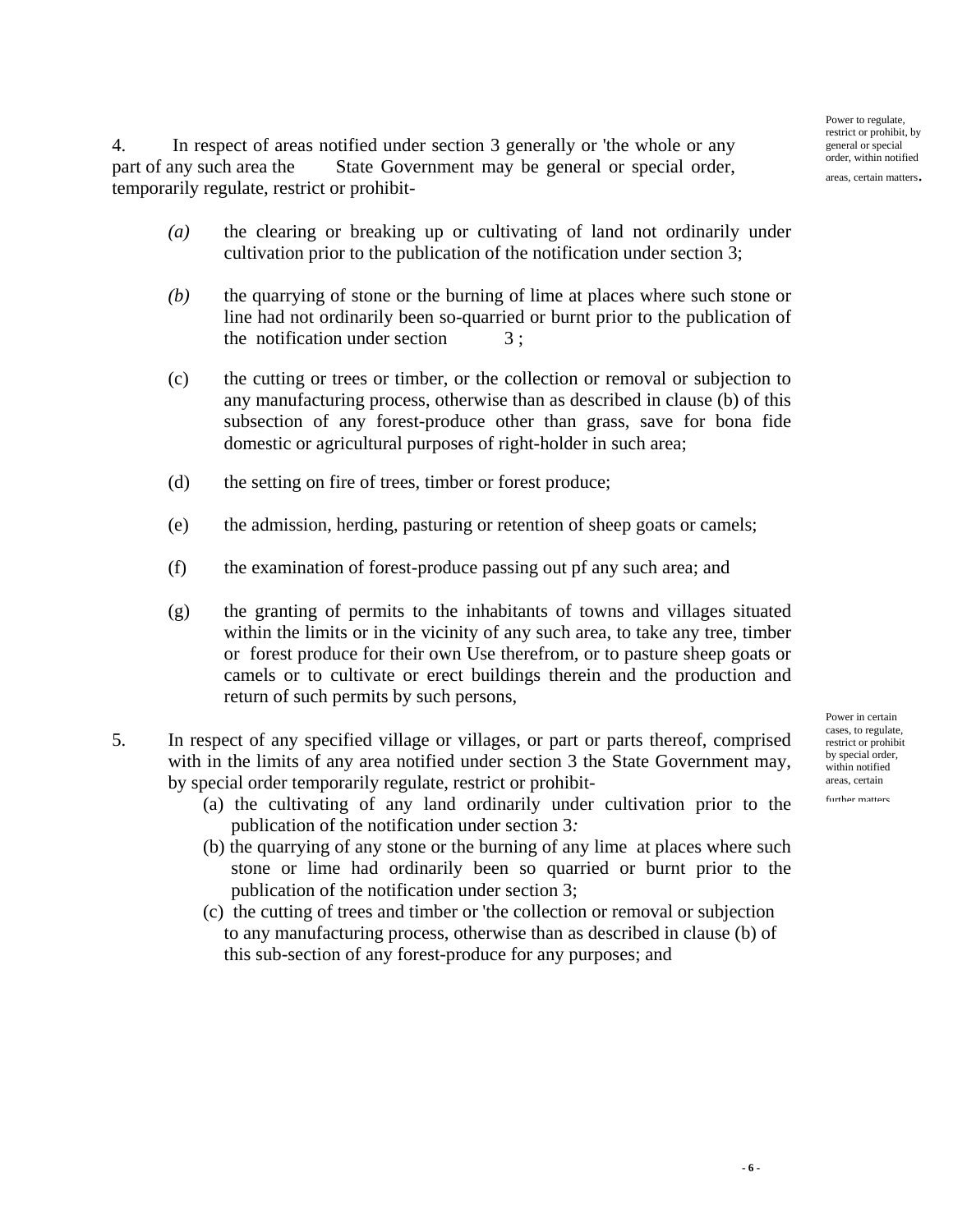(d) the admission, herding, pasturing or retention of cattle generally other than sheep, goats and camels, or of any class or description of such cattle.

5-A. IN respect of areas notified under section 3 generally or the whole or any part of any such area, the State Government, may, be general or special order, direct-

(a) the leveling, terracing, drainage and embanking of fields;

- *(b)* the construction of earthworks in fields and ravines;
- (c) the provision of drains for storm water;
- *(d)* the protection of land against the action of wind of water;
- *(e)* the training of streams; and
- (f) the execution of such other works and the carrying out of such other measures as may, in the opinion at the State Government, be necessary far carrying out the purposes of this Act.
- 6. Every order made under section 4,5 or 5-A shall be published in the Official Gazette and shall setforth that the State Government is satisfied, after due inquiry, that regulations, restrictions, prohibitions or directions contained in the order are necessary for the purpose of giving effect to the provisions of this Act.
	- 7. (1) When, in respect of any area, a notification has been published under section 3, and –
		- (a) upon such publication any general order, made under section 4 or section 5-A, becomes applicable to such area, or
		- (b) any special order under sections 4,6 or 5-A, is made in respect of such area,

the Deputy Commissioner shall cause public notice of the provisions of such general or special order to be given, and if the provisions of any such order restrict or prohibit the exercise of any existing rights, shall also publish in the language of the country and in every town and village the boundaries of which include any protion of the area within or over which the exercise of any such rights is so restricted or prohibited a proclamation stating the regulations, restrictions and prohibitions which have been imposed, by any such order, within the limits of such area or in any part or parts thereof; fixing a period of not less than three months from the date of such proclamation, and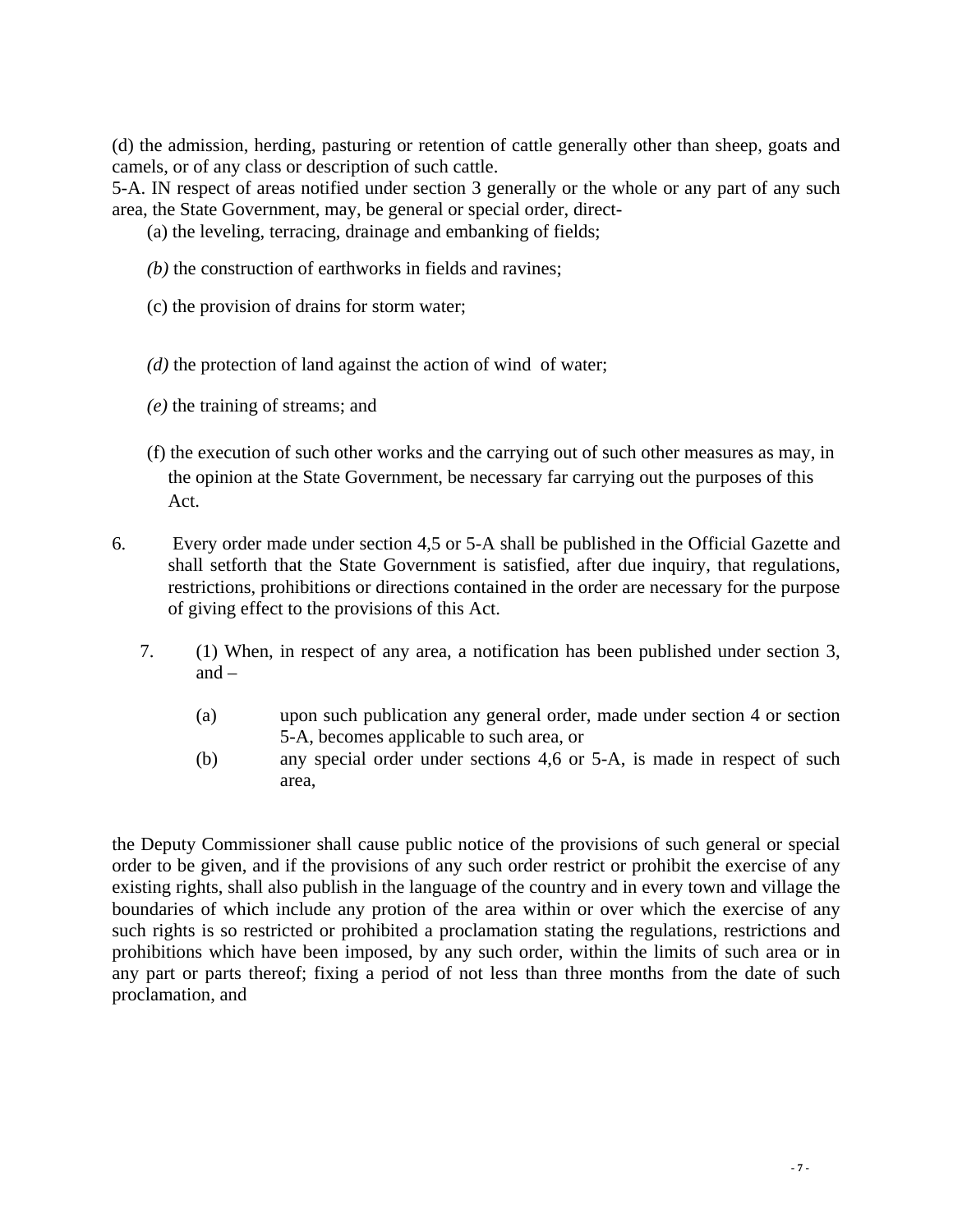requiring every person claiming any compensation in respect of any right so restricted or prohibited, within such period either to present to such officer a written notice specifying, or to appear before him and state, the nature and extent of such right and the amount and particulars of the compensations (if any) claimed in respect thereof.

(2) Any claim not preferred within the time fixed in the proclamation made under subsection (1), shall be rejected:

Provided that with the previous sanction of the Commissioner, the Deputy Commissioner may admit any such claim as if it had been made within such period.

7 -A. (1) When an order has issued under section 5-A, Deputy Commissioner may by notice require the owner or occupier of the land to execute such works or take such measures as may be specified in the notice.

Enforcement orders made under section

(2) Every such notice shall state the time within which the works are to be executed or measures are to be taken.

- (3) A person aggrieved by an order contained in such a notice as aforesaid may, within thirty days from the service of such notice or within such longer period as the Deputy Commissioner may allow in this behalf, serve a notice of his objections on the Deputy Commissioner in such manner as may, be provided by the rules made under this Act.
- (4) If and in so far as an objection under this section is based on the ground of some informality, defect or error in or in connection with the notice, the Deputy Commissioner shall dismiss the objection, if he is satisfied that the informality, defect or error was not a material one.
- (5) If the objection is brought on all or any of the following grounds, that is to say-
	- *(a)* that the notice might lawfully have been served ob the occupier of the land in question instead of on the owner, or on the owner instead of on the occupier, and that it would have been equitable for it to have been so served;
	- *(b)* that some other person, being the owner, occupancy tenant, mortgage with possession or lessee or farm holder or possessing some other right in or over the land to be benefited, ought to contribute towards the expenses of executing any works or taking any measures required;
	- (c) where the work or measure is work or measure for the common benefit of the land in question and other land, that some other person, being the owner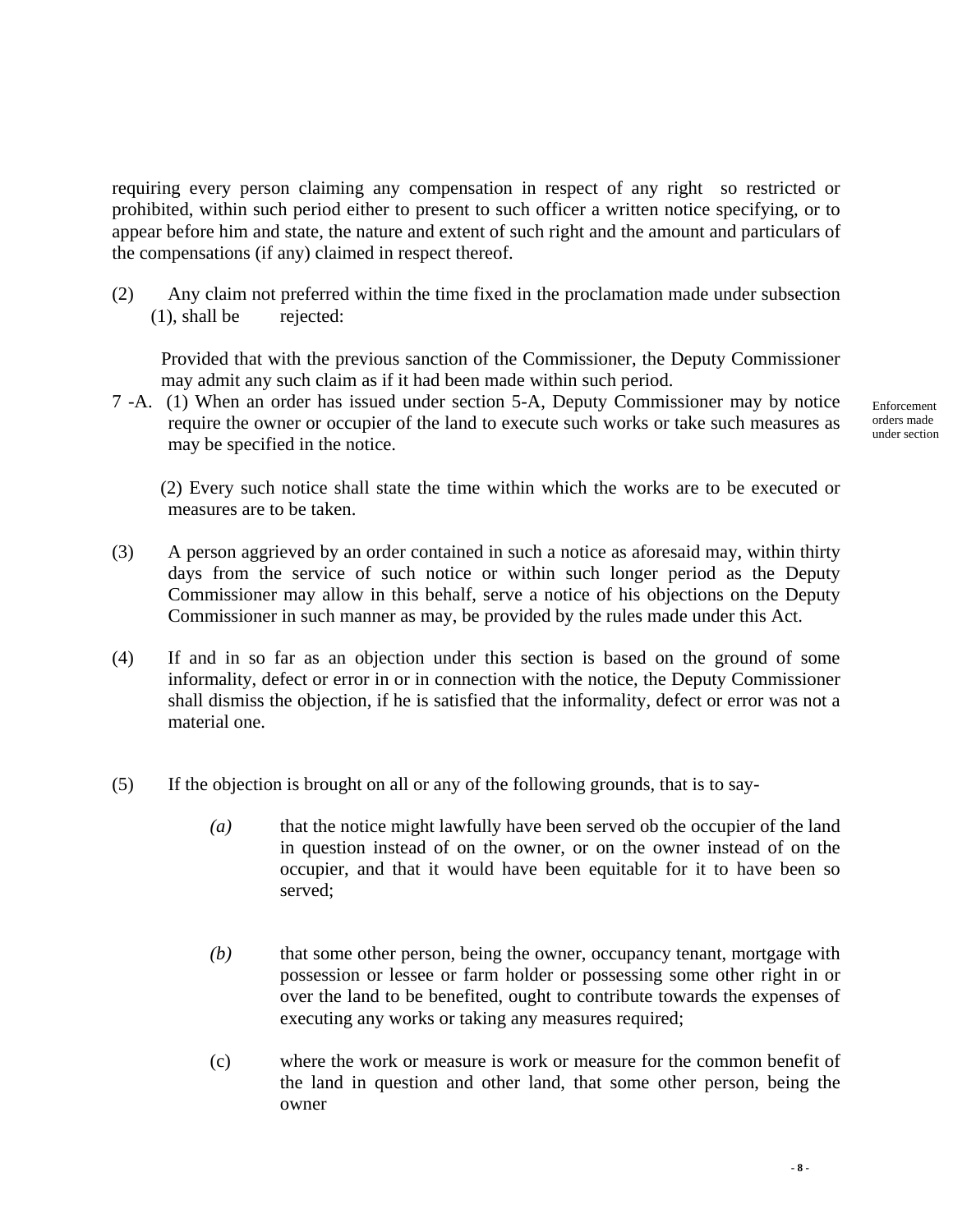or occupier of land to be benefited, ought to contribute towards the expenses of executing any woks or taking any measures required;

the objector shall serve a copy of his notice of objection on each other person referred to, and. on the hearing of the objection the Deputy Commissioner may make such order as he thinks fit with respect to the person by whom any work is to be executed or measure is to be taken and the contribution to be made by any other person towards the cost of the work or measure or as to the proportions in which any expenses which may become recoverable by the Deputy Commissioner under subsection (6) are to be borne by the objector and such other person:

Provided that no such order shall be made unless the person who is likely to be affected thereby has been given a reasonable opportunity of being heard.

In exercising his power: under this sub-section the Deputy Commissioner shall have regard

*(a)* as between an owner and an occupier, to the terms and conditions, whether contractual or statutory, of

the tenancy and to the nature of works and measures required; and

- *(b)* in any case, to the degree of benefit to be derived by the different persons concerned.
- (6) Notwithstanding anything to the contrary in any law for the time being in force, no person required by a notice or an order under this section to execute any work or to take any measure shall be required to obtain the consent of any other person before complying with such notice or order.
- (7) Subject to such right of objection as aforesaid and the right of appeal under section 18, if the person required by the notice to execute works or to take measures fails to execute the works or to take the measures indicated. within the time thereby limited, the Deputy Commissioner may himself or by an agent execute the works or take the measures and recover from that person whole of the expenses reasonably incurred by him in so doing:

 Provided that it shall not be necessary for the Deputy Commissioner to wait for the decision of any objection other than an objection under clause (a) of subsection (5), or an appeal against any decision on such objection, before taking action under this subsection;

(8) If the cost of any work executed or any measure taken by any person remains unpaid by the person from whom it is due after the date specified in a notice issued in this behalf by the' Deputy Commissioner or such other date as is fixed by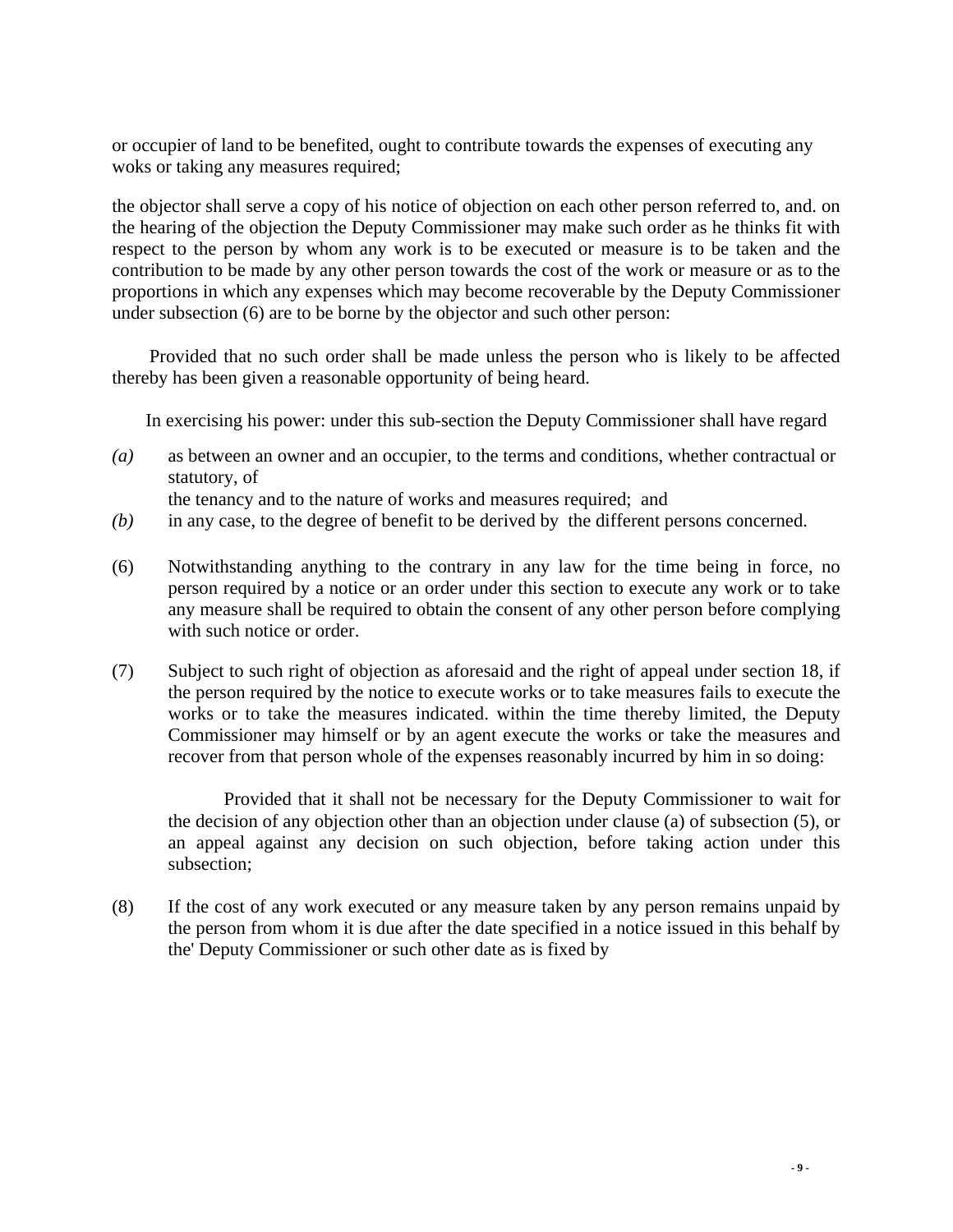him, such cost shall be recoverable as an arrear of land revenue and a certificate issued by the Deputy Commissioner in this behalf shall be final and conclusive evidence of the sum so recoverable and the person liable for the same.

(9) Every order issued under this section shall be published in such manner as may be prescribed m the rules made under this Act, and upon such publication every person affected thereby shall unless the contrary be proved, be deemed to have had due notice thereof.

(10) The Deputy Commissioner may by general or special order authorise any revenue officer subordinate to him to enquire into any objection that may be brought under this section;

Provided that no final order on any such objection shall be passed except by the Deputy Commissioner himself. .

(11) In making an order on objections brought under this section, the Deputy Commissioner shall be guided by such rules, if any, as the State Government may make in this be half.

 (12) For the purposes of this section, the expression "estate" shall have the meaning assigned thereto in the Punjab Land Revenue Act, 1887.

#### CONTROL OVER THE BEDS OF CHOS.

 8. (1) Wherever it appears to the State Government that it is desirable that measures should be taken in the bed of any cho for the purpose of-

(a) regulating the flow of water within and preventing the widening or extension of such bed, or of

(b) reclaiming or protecting any land situate within the limits of such bed;

 such Government may, either proceed at once in manner in subsection (2) provided, or, in the first instance, by notification specifying the nature and extent of the measures to be taken, and the locality in and the time within which such measures are to be taken, require all persons possessing proprietary or occupancy right in land situate in such locality to themselves carry out the measures specified in such notification accordingly.

 (2) If the whole or any part of the bed of any cho be unclaimed, or if, in the opinion of the State Government the measures deemed necessary under subsection (1) are of such a character, in regard to extent and cost, that the interference of the State Government is absolutely necessary, or in the event of the owner or occupier of any portion of

Action when State Government ment considers it desirable to take measures to regulate the beds of chos. vesting of such beds in State Government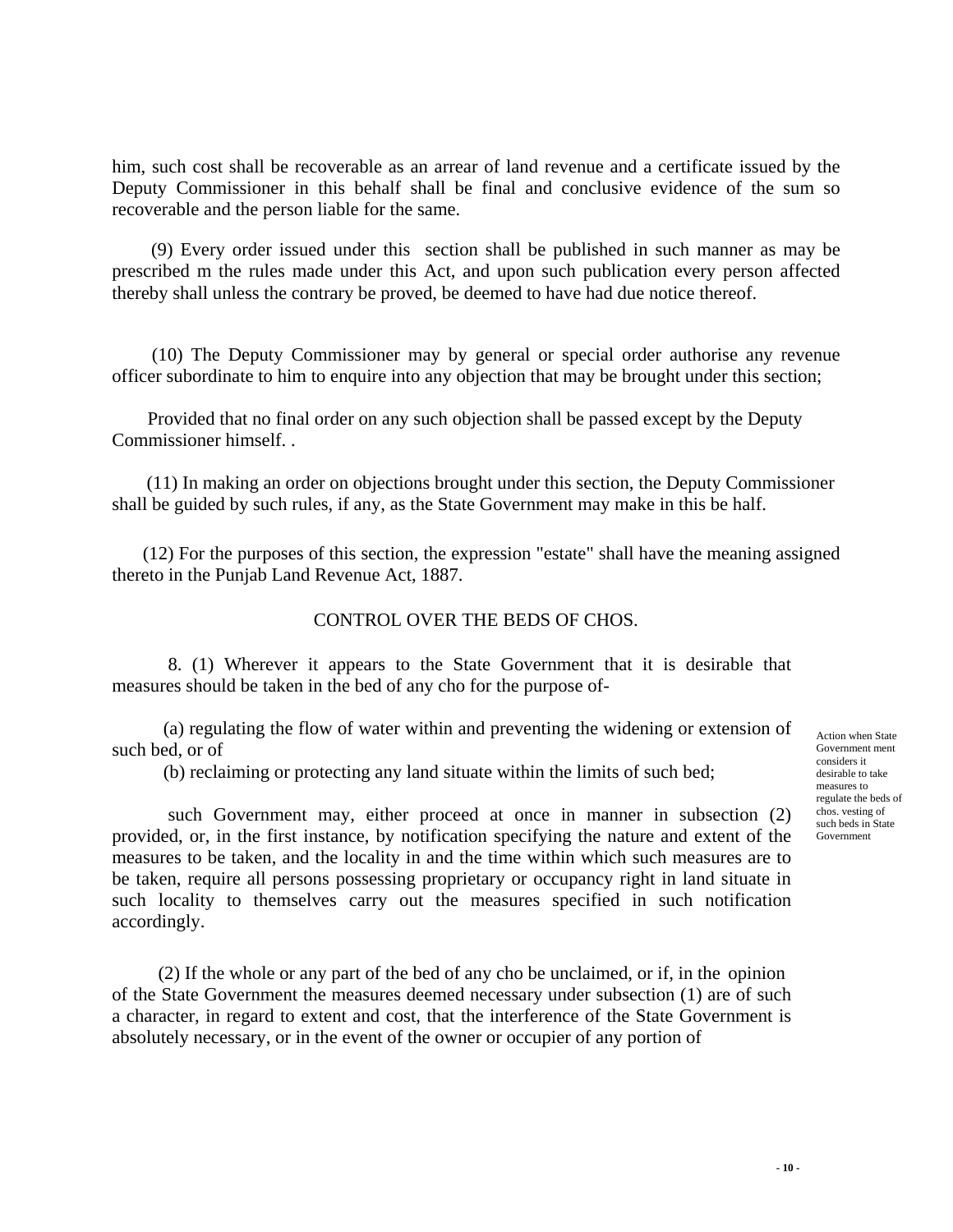the bed of any cho failing to comply with the requirements. of any notification issued under subsection (1), such Government may, by notification, declare that the whole or any part of the area comprised within the limits of the bed of any cho shall vest in the State Government for such period and subject to such conditions (if any) as may be specified in the notification. .

Provided that no such declaration shall be made in respect of or shall affect any land included within the limits of the bed of any such cho, which, at the date of the publication of the notification making such declaration, is cultivated or culturable, or yields any produce of substantial value.

(3) When the owners or occupiers of such locality are unable to agree among themselves regarding the carrying out of such measures, the decision of those paying the larger amount of land revenue shall be held to be binding on all.

(4) The State Government may, from time to time, by like notification, extend the period during which any such area shall remain vested in the State Government.

 9. Upon the making of any declaration under subsection (2) of section 8, all private rights of whatever kind existing in or relating to any land comprised within the area specified in the notification containing such declaration at the time of the publication thereof, shall be suspended for the period specified in the declaration and for such further period (if any) to which such period may at any time be extended.

Provided that, as far as circumstances admit, such rights of way and water shall be reserved, in respect o

Commissioner to delimit the bed and to decide what constitutes such bed. Power to take possession of bed when vested in State Government.

Power of Deputy

10. (1) The Deputy Commissioner shall, for the purposes of every notification issued under subsection (2) of section 8, fix the limits of the comprised within the bed of the choto to which such notification is to apply.

 (2) Upon the publication of a notification containing any declaration under subsection (2) of section 8, it shall be lawful for the Deputy Commissioner, to -

 *(a)* take possession of the area specified in such declaration;

 *(b)* eject all persons there from ; and to

(c) deal with such area while it remains vested in the State Government as if it were the absolute property of the State Government.

under section 8

Effect of notification to suspend or extinguish private rights in the area notified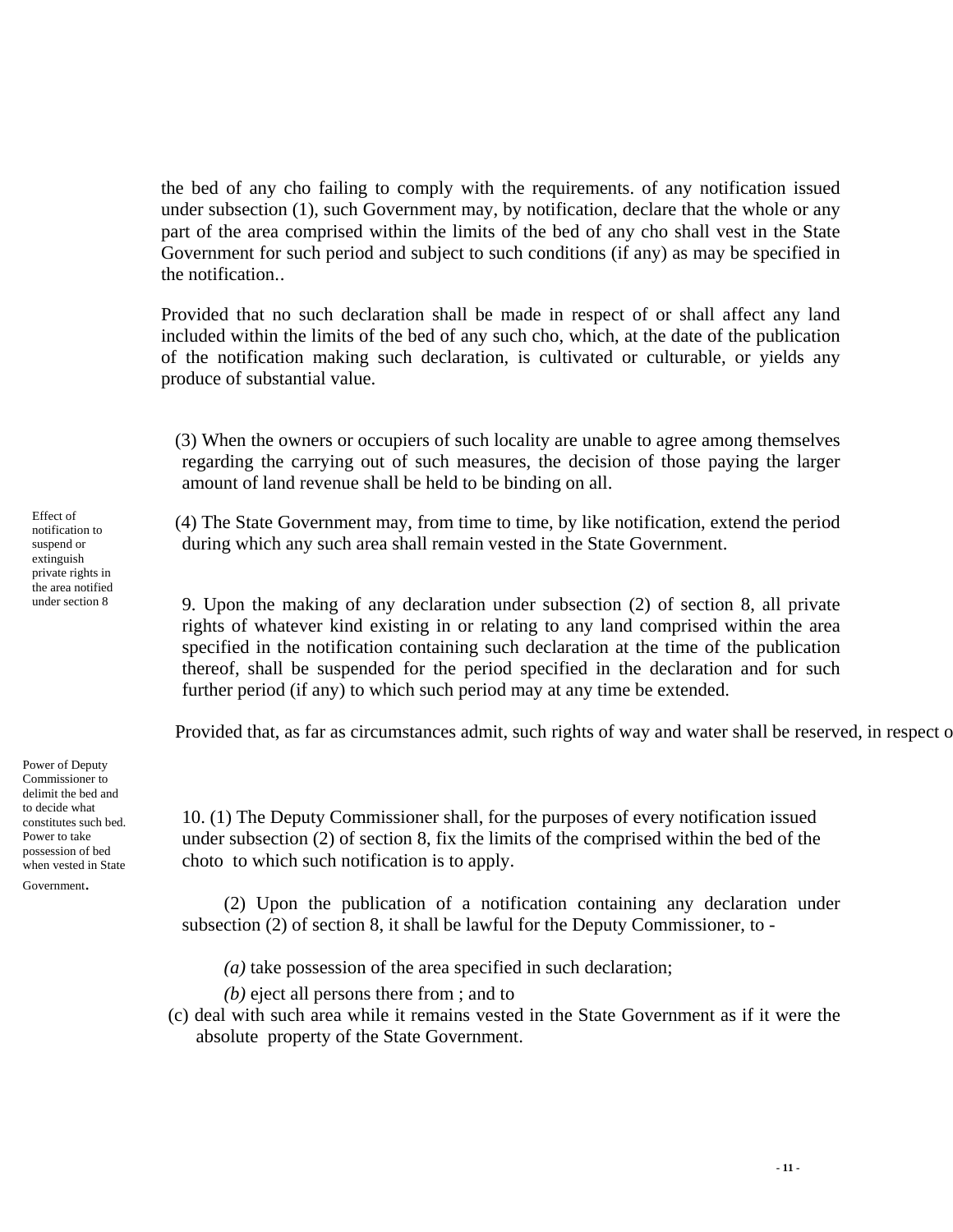11. No person shall be entitled to any compensation for anything at any time done, in good faith in exercise of any power conferred by section 8, section 9 or section 10.

 12. (Condition as to sale of land acquired under the Act and obligation of Local Government to keep account of moneys expended on such land) Repealed by Act VIII of 1926, section 4.

#### POWER TO ENTER UPON AND DELIMIT NOTIFIED AREAS AND BEDS

13. It shall be lawful for the Deputy Commissioner and for subordinate officers, servants,

care takers, and workmen, from time to time, as occasion may require.

 (A) to enter upon any survey any land comprised within any area in regard to which any notification has been issued under section 3 or section 8 or in regard to which a notification is proposed to be issued under section 5-Aarea in regard to which any notification has been issued under section 3 or section 8 or in regard to which a notification is proposed to be issued under section 5-A;

 (b) to erect bench-marks on and to delimit and demarcate the boundaries of any such area; and

 (c) to do all other acts and things which may be necessary in order adequately to preserve or protect any land or to give effect to all or any of the provisions of this Act :

Provided that reasonable compensation to be assessed and determined in the manner in this Act provided shall be made in respect of any damage or injury caused to the property or rights of any person in carrying out any operations under the provisions of this section, but no such compensation shall be payable in respect of any this done under the said provisions within the limits of any area notified under section. 8

## **INQUIRY INTO CLAIIVISAND AWARD OF COMPENSATION**

14. ( 1) . The Deputy Commissioner shall

 (a) fix a date for inquiring into all claims made under section 7 and may in his discretion from time to time adjourn the inquiry to a date to be fixed by him;

- (b) record in writing all statements made under section 7;
- (c) inquire into all claims duly preferred under section 7; and
- (d) make and award upon each such claim, setting out therein the nature and extent of the right claimed,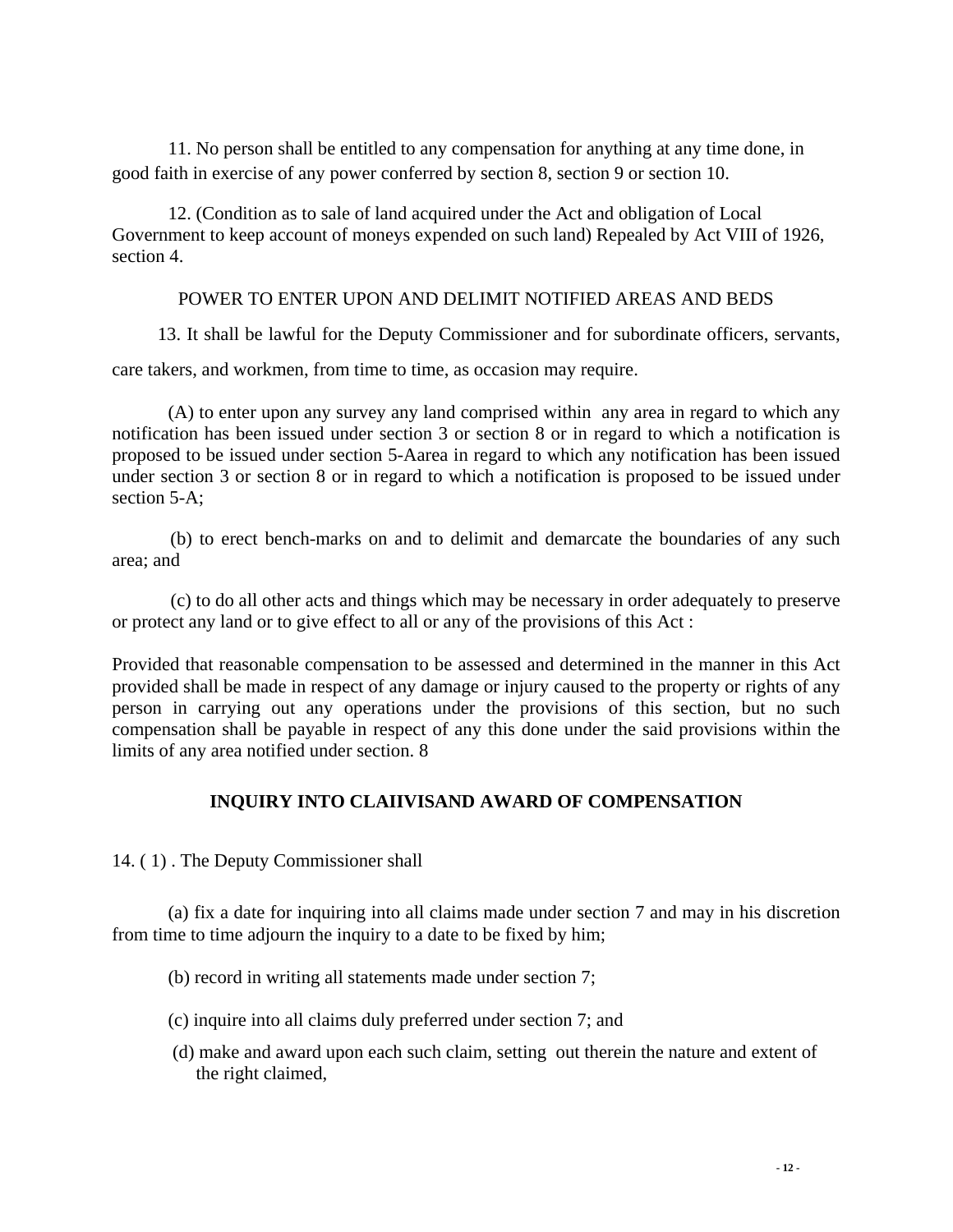the person or persons making such claim, the extent (if any) to which, and the person, or persons in whose favour, the right claimed is established, the extent to which it is to be restricted or prohibited that the nature and amount of the compensation (if any)awarded.

 (2) For the purposes of every such inquiry, the Deputy, Commissioner may exercise all or any of the power of a Civil Court in the trial of suits under the Code Civil Procedure Act XIV of 1882.

(3) The Deputy Commissioner shall announce his award to such persons interested, or their representatives, as are present, and shall record the acceptance of those who accept it. To such as are not present, the Deputy Commissioner shall cause immediate notice of his award to be given.

 15. (1) In determining the amount of compensation, the. Deputy Commissioner shall be guided, so far as may be, by the provisions of sections 23 and 24 of the Land Acquisition Act, 1894 and as to matters which cannot be dealt with under those provisions by what is just and reasonable in the circumstances of each case. . .

(2) The Deputy Commissioner may, with the sanction of the State Government and the consent of the person titled, instead of money award compensation in land or by reduction in revenue or in any other form.

 (3) If in any case, the exercise of any right is prohibited for a time only, compensation shall be awarded only in respect of the period during which the exercise pf such right is so prohibited.

PROCEDURE RECORDS AND APPEAL

 16. (1) For every area, notified under section 3 or section 8, the Deputy Commissioner shall prepare a record setting forth the nature, description, local situation and extent of all rights mentioned in section 4 and section 5-

- (a) existing within such area at the time of the publication of the notification relating thereto under section 3 or section8,
- (b) regulated, restricted or prohibited by an order under section 4 or section 5
- (2) When any award is made under section 14, its effect upon any right shall also be recorded therein.

Mode of proclaiming notifications and of serving notices, orders and processes issued under the Act.

17. (1) Upon the publication of a notification issued under any of the provisions of this Act, the Deputy Commissioner shall cause public notice of the substance thereof to be given at convenient places in the locality to which such notification relates.

Record of rights in